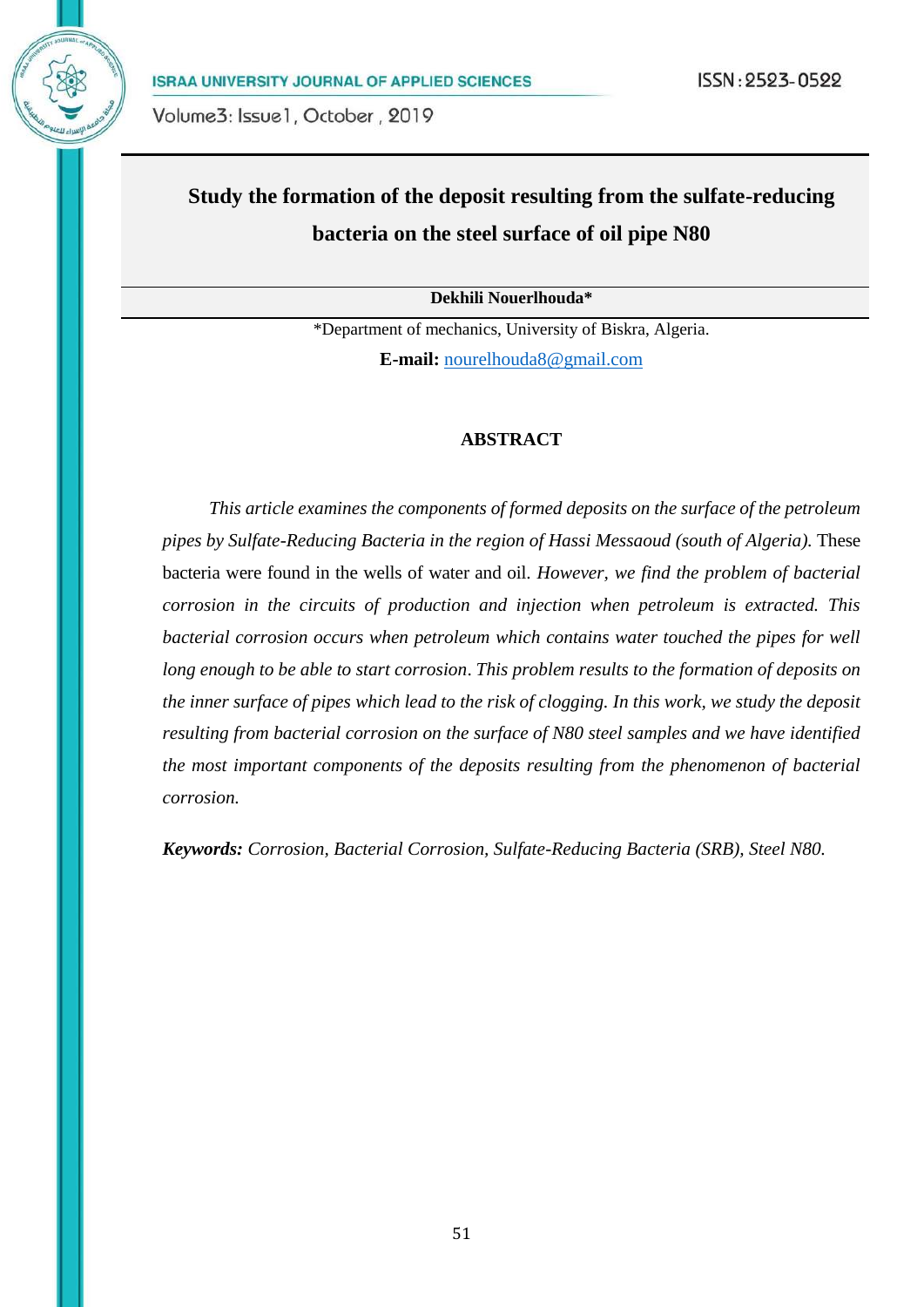Volume3: Issue1, October, 2019

# **1. Introduction**

The oil industry is an important driving force of the Algerian economy. But there are a number of problems, in particular bacterial corrosion. The Corrosion can be defined as a phenomenon of degradation of materials whose annual cost represents between 3 and 5% of GNP (Gross National Product) of an industrialized country (Marconnet et al., 2005 ; Maluckov & Biljana, 2012). Whereas, bacterial corrosion brings together all the phenomena of corrosion or the bacteria act directly, or through their metabolism, creating the favorable conditions for its establishment (Chantereau & Bouffard, 1977 ; Videla & Herrera, 2005). That's why we'll talk about the main bacterial types associated with this deterioration which are Sulphate-Reducing Bacteria or SRB. They are anaerobes capable of synthesizing and accumulating large quantities of sulphates in their natural habitat. Indeed, in a low oxygen environment and contains sulphate, SRB contribute to the mineralization of the organic material by reduction of sulphate (Videla & Herrera, 2005; Enning & Garrelfs, 2014). Microorganisms can be considered as formidable catalysts of a phenomenon of electrochemical nature (corrosion). Among these microorganisms, bacteria are feared for their extraordinary enzymatic potential that allows them to grow in very complex environments and to adhere to various surfaces, including metallic materials 8 (Santegoeds et al., 1998; Busscher et al., 2006).

The purpose of this paper was to study the deposit resulting from bacterial corrosion on the surface of N80 steel samples and determine the elements contribute in the formation of this deposit. In this work, we have prepared a culture environment adapted for living bacteria. First, we place the N80 steel samples in this environment. Then, we added a natural water extracted with petroleum which contains sulphate-reducing bacteria, then placed all the samples in the incubator at temperature of 37 °C for a different time period (30, 60 and 90 days) for observe the clearly formed deposits and to determine the most important components of the deposits.

This paper contains new results concerning the role of bacteria in corrosion by the formation of Sulfur (S) which forms the FeS (Ferrous Sulfide or Iron Sulfide) deposits that cause blockage of oil pipes using in the region of Hassi Messaoud (southern Algeria). The rest of this paper is organized as follows: next section provides the needed materials and methods. However, last section presents our results with discussions, and we conclude the paper by the conclusion.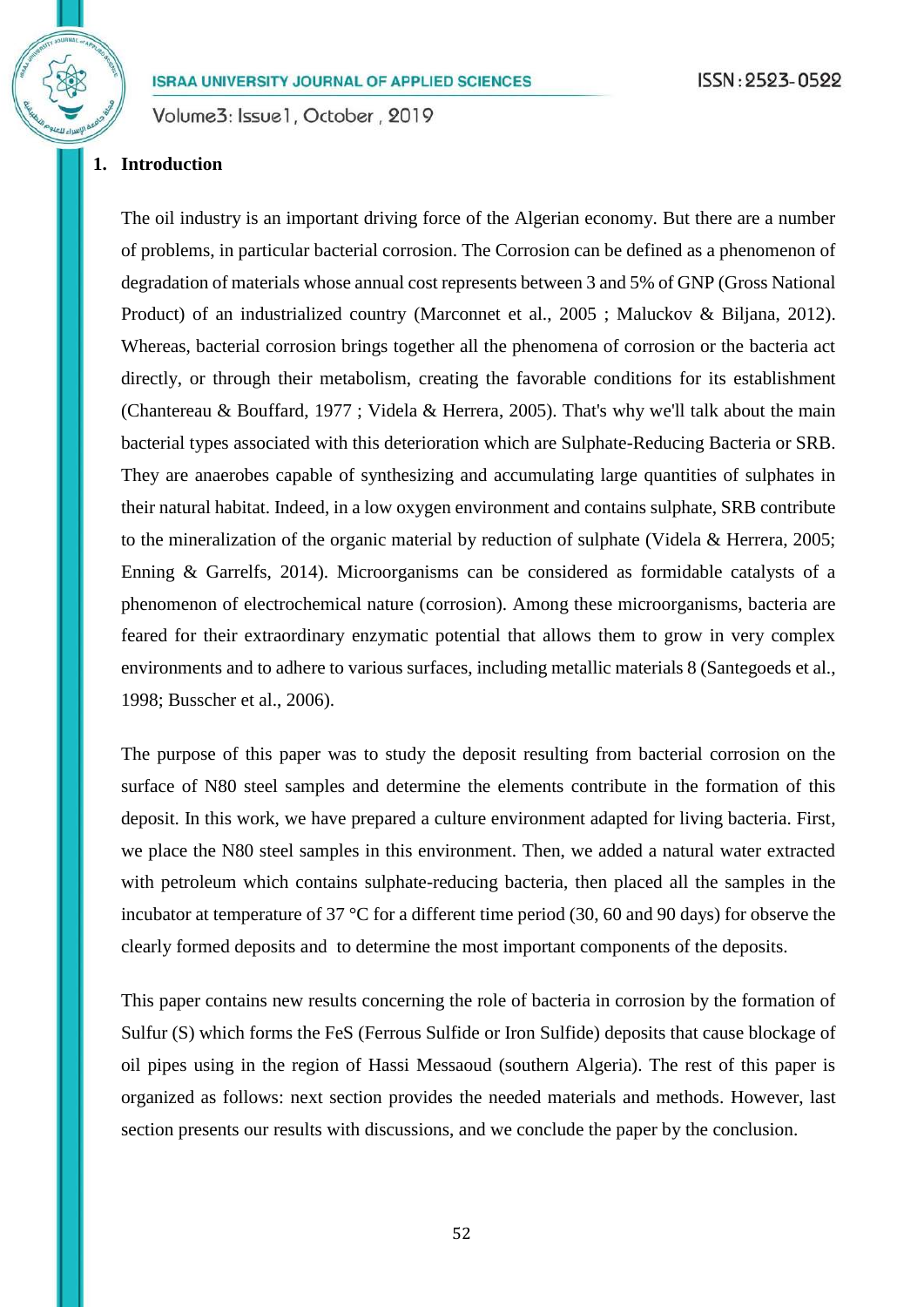Volume3: Issue1, October, 2019

# **2. Experimental materiel and techniques**

This study was conducted on samples of oil pipe that carry crude oil during the extraction (steel N 80) that having a high resistance to the pressure. Also, it can be used during the process of drilling of oil wells and can withstand the wall of a well after the completion of the latter, in order to ensure a normal operation in all the wells. The surface of the samples is rectifies, degreases and dried, whose chemical composition (%) represent in the Table 1.

| Componen        | Weight (%) |
|-----------------|------------|
| C (Carbon)      | 0.24       |
| Si (Silicon)    | 0.22       |
| Mn (Manganese)  | 1.19       |
| P (Phosphorus)  | 0.013      |
| S (Sulfur)      | 0.004      |
| Cr (Chromium)   | 0.036      |
| Mo (Molybdenum) | 0.021      |
| Ni (Nickel)     | 0.028      |
| Nb (Niobium)    | 0.006      |
| V (Vanadium)    | 0.017      |
| Ti (Titanium)   | 0.011      |
| Cu (Copper)     | 0.019      |

| Table 1. The chemical composition of the base metal (weight %) |  |  |  |  |  |
|----------------------------------------------------------------|--|--|--|--|--|
|----------------------------------------------------------------|--|--|--|--|--|

On the other hand, Table 2 represents a description about the situation of each sample of our experimentations.

| Sample number | Description of situation                     |
|---------------|----------------------------------------------|
| Sample 1      | A steel N80 in a contaminated environment by |
|               | SRB after 30 days at 37 °C.                  |
| Sample 2      | A steel N80 in a contaminated environment by |
|               | SRB after 60 days at $37^{\circ}$ C          |
| Sample 3      | A steel N80 in a contaminated environment by |
|               | SRB after 90 days at 37 °C.                  |

While, Table 3 gives the different amounts of chemical composition of the culture environment of bacteria.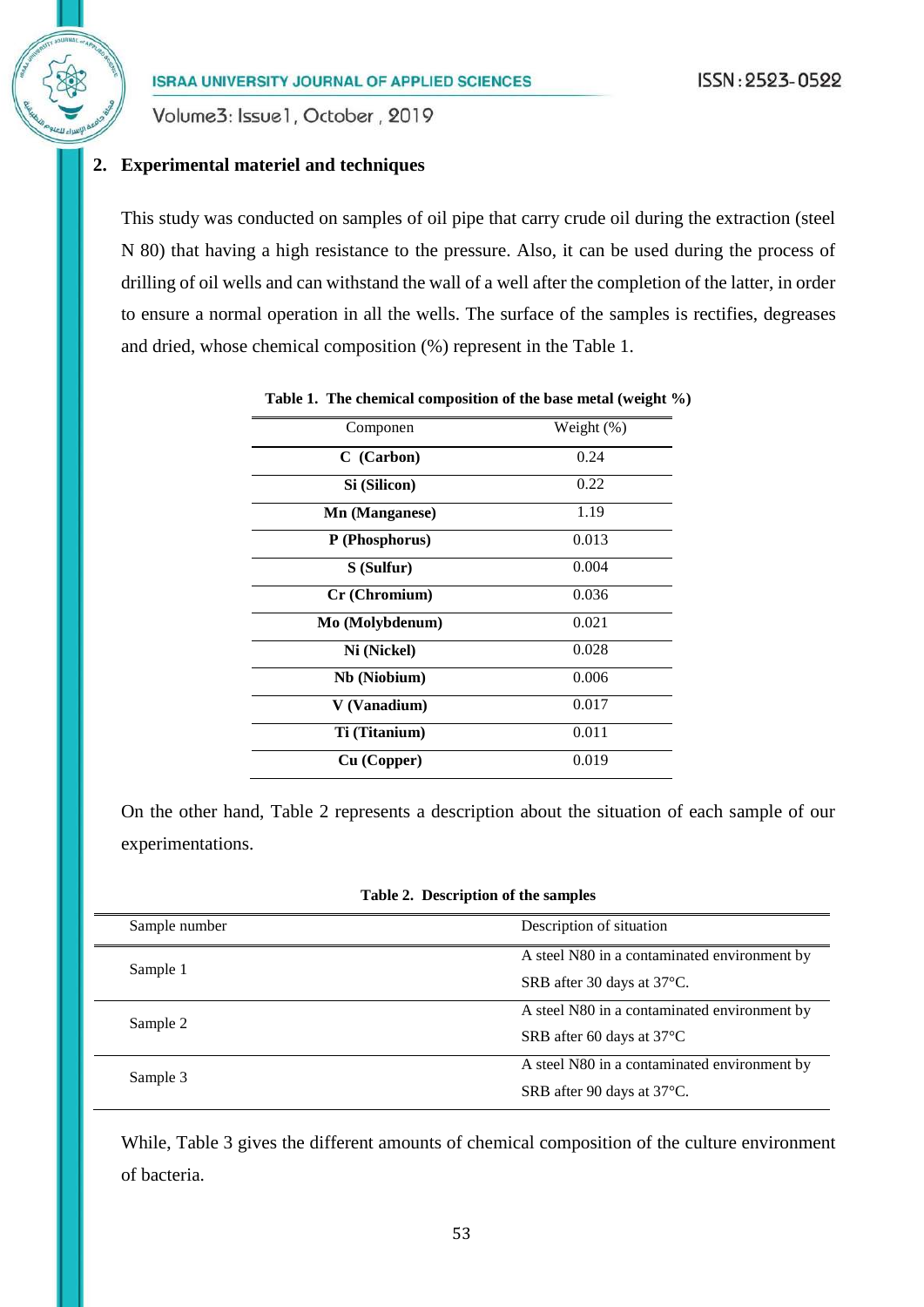Volume3: Issue1, October, 2019

| The components                                          | The quantity     |
|---------------------------------------------------------|------------------|
| Magnesium Sulfate MgSO <sub>4</sub> , 7H <sub>2</sub> O | 1.0 <sub>g</sub> |
| Ammonium sulphate (NH <sub>4</sub> )2SO <sub>4</sub>    | 1.0 <sub>g</sub> |
| Sodium citrate trisodium $Na_3C_6H_5O_7$ , $2H_2O$      | 1.0g             |
| DI-potassium Hydrogenophosphate $K_2HPO_4$              | 1.0g             |
| Ascorbic acid                                           | 0.2g             |
| <b>Yeast extract</b>                                    | 0.2g             |
| Agar-agar                                               | 0.1g             |
| <b>Sodium Lactate</b>                                   | 4.0 <sub>m</sub> |
| Distilled water for the manufacture of medium           | 1L               |

| Table 3. The chemical composition of the culture environment of bacteria |
|--------------------------------------------------------------------------|
|--------------------------------------------------------------------------|

After the preparation of the culture environment, we measured the pH of the environment. Then, we have filled 9 ml of environment prepared in vials penicillin's, in order to add our metal samples defatted prior to acetone in these vials. We have plugged the vials to using capsules of rubber, capsuling then were blocked by the aluminum. After that, we have purged the vials with nitrogen to create the anaerobic environment and sterilize by autoclaving under wet pressure at 120°C for 50 minutes. Then, using a syringe, we collected 1 ml of water contains bacteria, and we eliminated the trapped air bubbles possibly in the syringe. Subsequently, we injected the contents of the latter through the capsule in the rubber stopper of the vial containing 9 ml of culture environment. Finally, we have labeled the vials. They have incubated in the incubator at 37°C for 30, 60 and 90 days.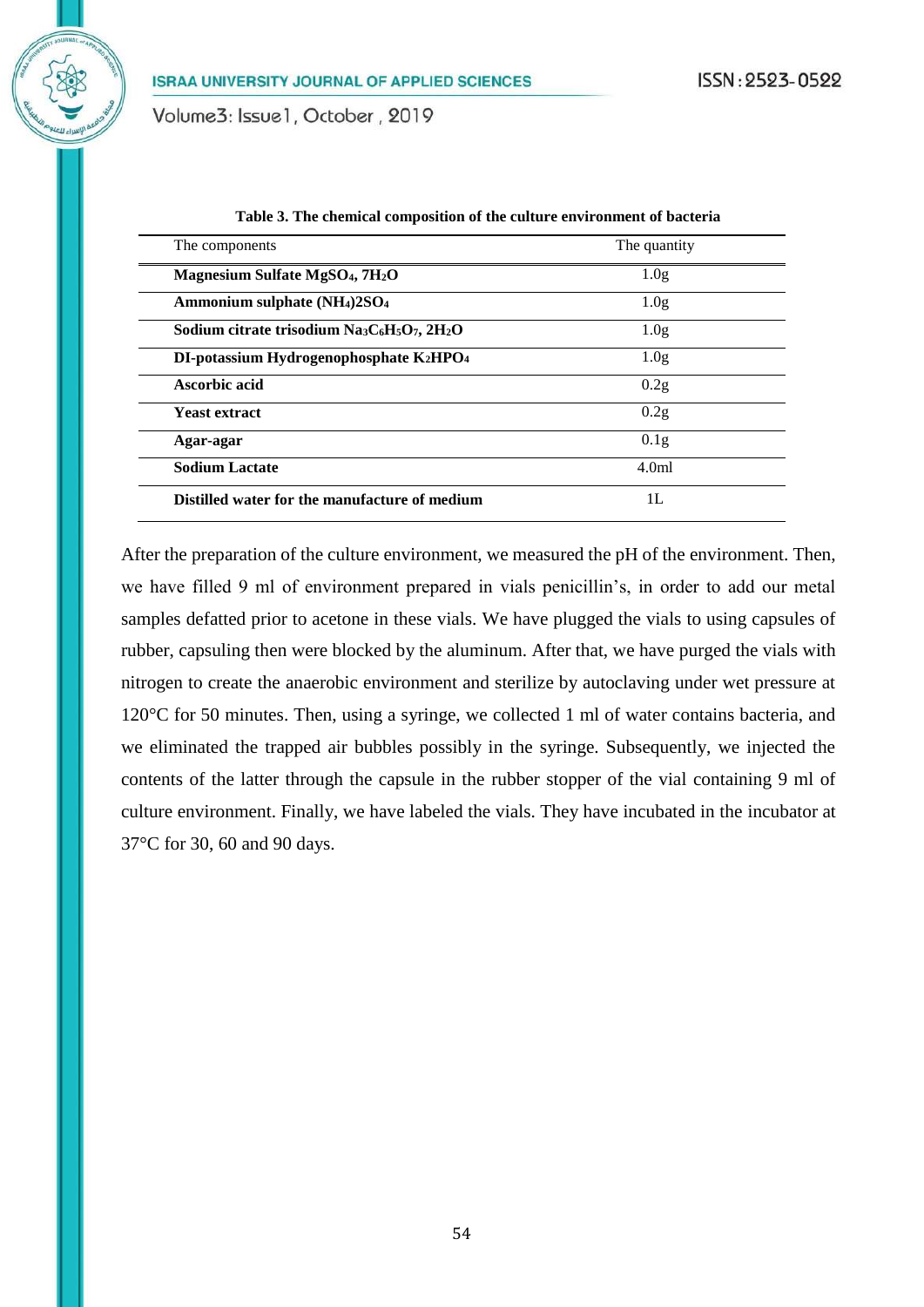

Volume3: Issue1, October, 2019

# **3. Results and discussion**

#### *The pH measurements*

The pH measurements of environment samples before and after incubation were calculated. It is described in Table 4.

| Environment             | pH (before incubation) | pH (after incubation) |
|-------------------------|------------------------|-----------------------|
| Environment of sample 1 | 7.10                   | 8.54                  |
| Environment of sample 2 | 7.10                   | 8.88                  |
| Environment of sample 3 | 7.10                   | 9 01                  |

**Table 4. pH in the environment of the samples**

The table 4 shows that pH of environments increases as incubation time increases, this environment is suitable for the multiplication of bacteria and the formation a biofilm (the biofilms have complex structures consisting of cells and clusters of bacteria, randomly distributed). This biofilm develops or can develop under extreme conditions of: temperature (12° C to 115° C), pH (0 to 13) and hydrostatic pressure (Normand, 2004).

# *Analysis of the surface of the samples by scanning electronic microscope (SEM)*

The determination of the morphology of deposit that formed on the surface of the steel N80 has been carried out by scanning electron microscopy (see Figure 1). We have achieved for each sample an image with expansions of (500X).



**Figure 1. The image of the surface of the sample 1 by SEM at 37 ° C for 30 days of incubation**

The formation of the deposit in the form of colonies on the surface of the sample was noted as specified in red in the image.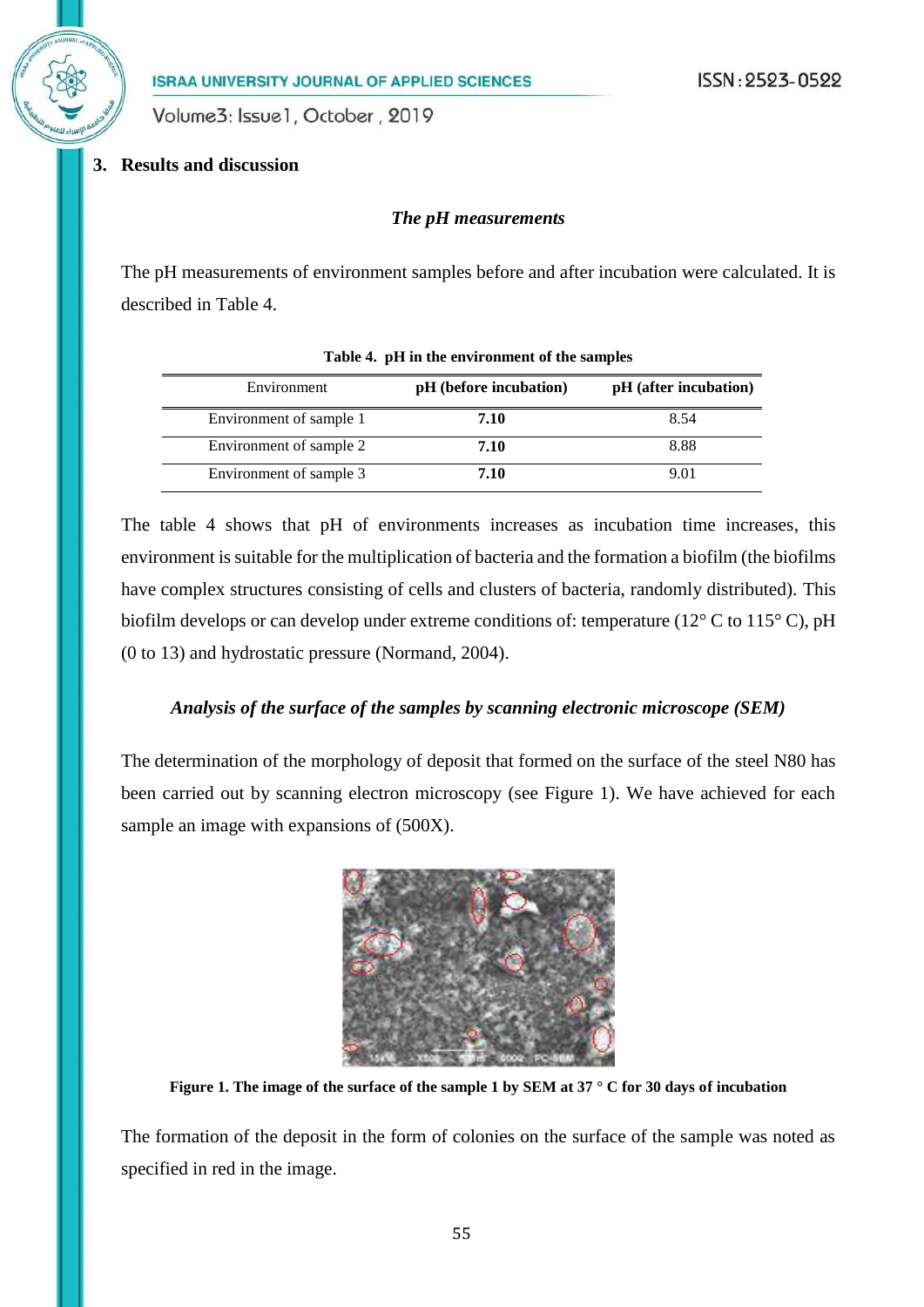Volume3: Issue1, October, 2019



**Figure 2. The image of the surface of the sample 2 by SEM at 37 ° C for 60 days of incubation**

We observe an increase in the formation of the deposit in the form of colonies on the surface of the sample as specified in red in the image.



**Figure 3. The image of the surface of the sample 3 by SEM at 37 ° C for 90 days of incubation**

For sample 3, we observe that the deposit is formed densely in the form of colonies on the surface of the sample as indicated in red in the picture.

Clearly, the images (Figures 1, 2 and 3) of the surface samples show the existence of a stable adherent deposit in the form of colonies. Where, the amount of deposits on the sample surface is greatering whenever the incubation period for samples is longer. These samples contain active bacteria owing to deposits formed on the surface of samples in colonies.

To justify the presence of the deposit, we give the theory of cathodic depolarization (or VWK theory). The basis of this theory was originally formulated in 1934 by Von Wolzogen Kühr and Van Der Vlugt (De Beer et al., 1994). It postulates the microbiological consumption of hydrogen from the cathodic reaction by the following mechanism: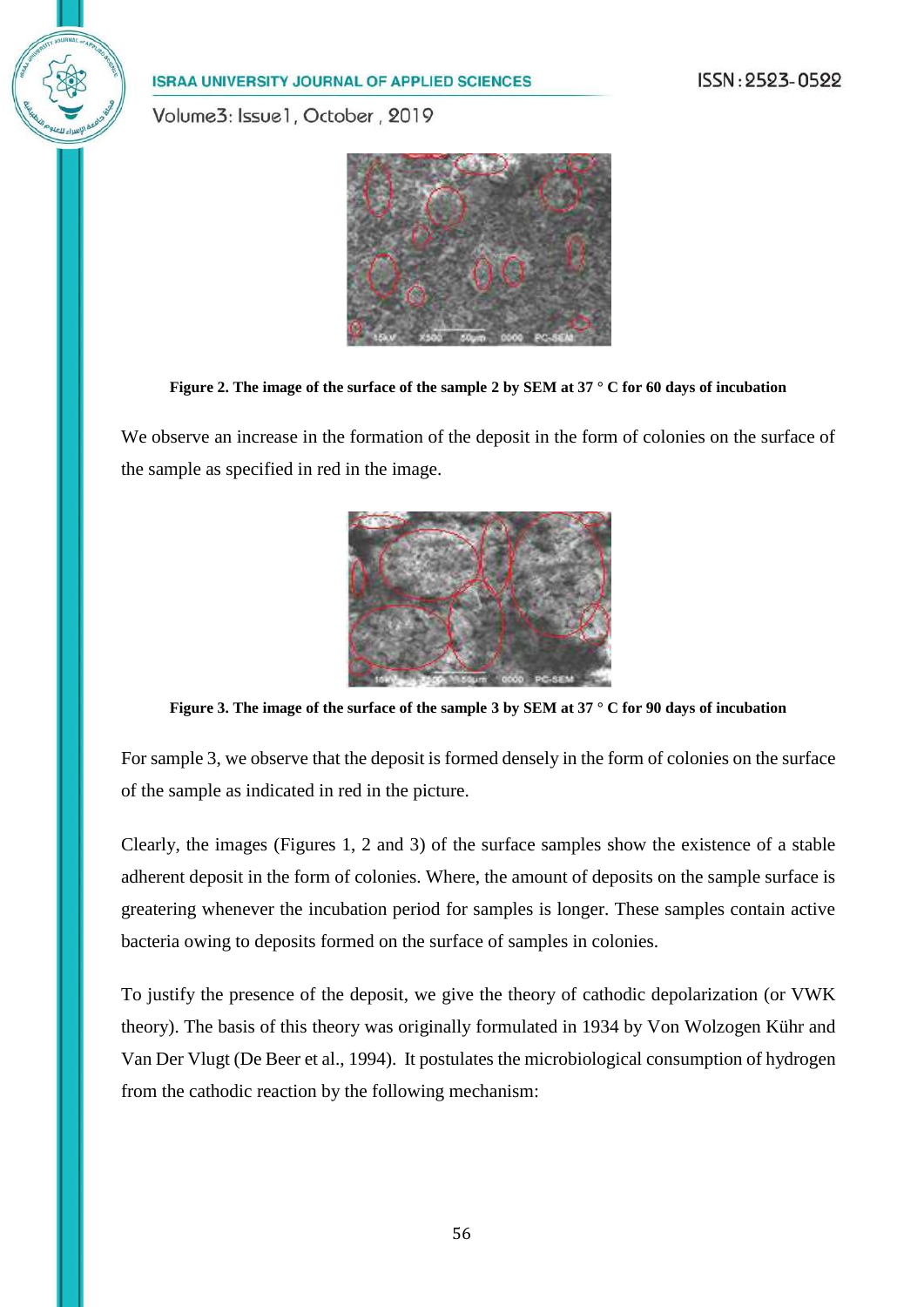Volume3: Issue1, October, 2019

Ionisation of water:

 $8 H_2 O \leftrightarrow 8 H^{\pm} + 8 O H^{-}$ 

**Equation 1**

Anodic corrosion of iron:

 $4Fe \leftrightarrow 4Fe^{2+} + 8e^{-}$ 

#### **Equation 2**

The formation of hydrogen at the cathode:

 $8H^+ + 8e^- \leftrightarrow 8H^{\circ}$ 

#### **Equation 3**

• The absorption of hydrogen by bacteria:

 $SO_4^{2-}+8H^\circ \xrightarrow{\text{Hydrogenase}} S^{2-}+4H_2\text{O}$ 

#### **Equation 4**

• Anodic secondary reactions:

 $Fe^{2+} + S^{2-} \rightarrow FeS$ 

#### **Equation 5**

$$
3Fe^{2+} + 60H^{-} \rightarrow 3Fe(OH)_{2}
$$

#### **Equation 6**

Global reaction:

$$
\mathbf{K}^{\prime}
$$

$$
4Fe + SO_4^{2-} + 4H_2O \leftrightarrow FeS + 3Fe(OH)_2 + 2OH^-
$$

#### **Equation 7**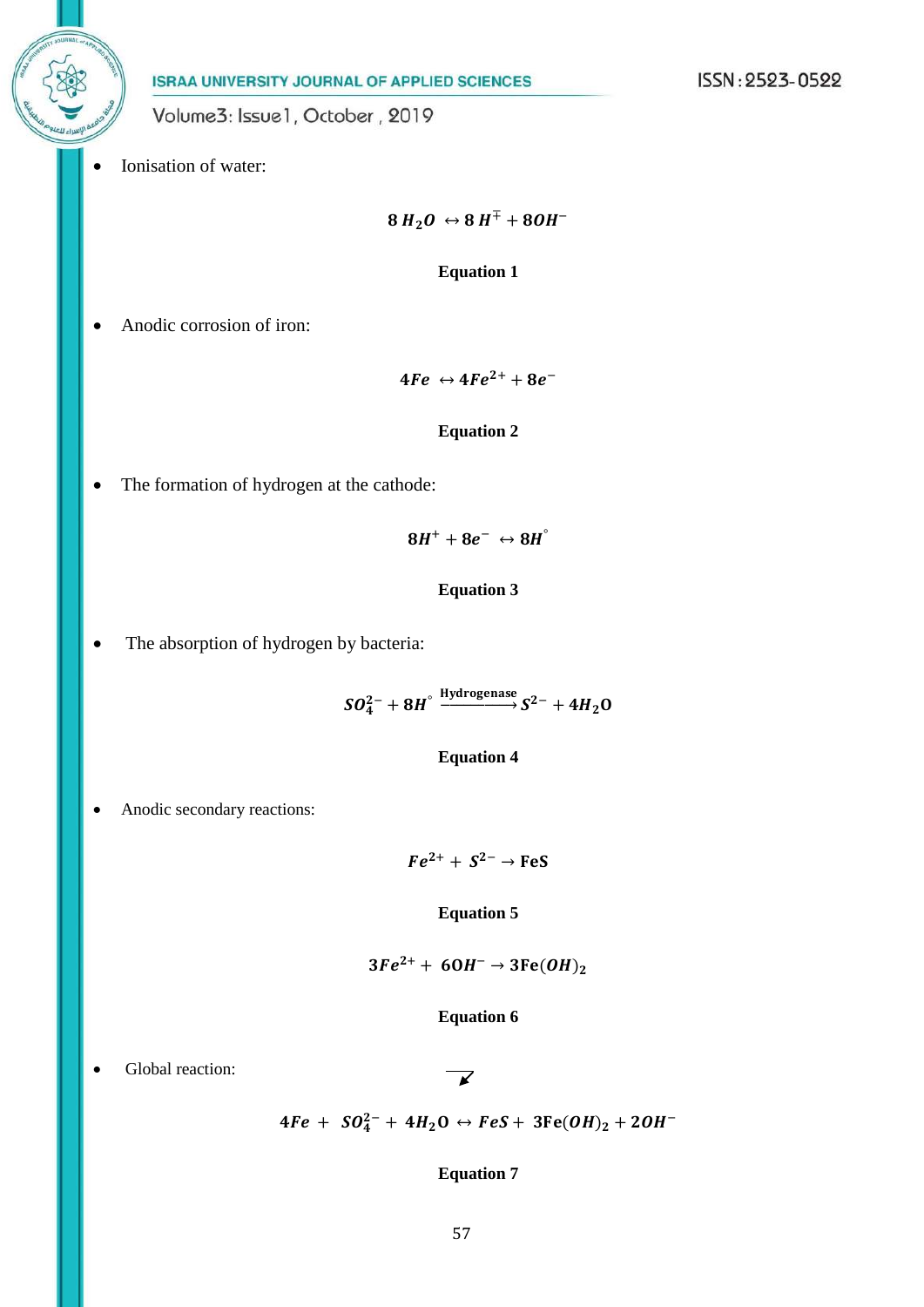Volume3: Issue1, October, 2019

#### *Analysis of the surface of the samples by EDX*

In order to know the chemical compositions of the layer are formed on the surface of the samples, we observed the samples by EDX (Energy Dispersive X-ray spectrometry). The maps were carried out for each sample to obtain a distribution of chemical elements with an allocation of color for each element detected (see Figure 4 to 6). Whenever the color is shiny, it means that the element is abundant; and in the case of the matte color, it means that the element exists in the form of traces.



**Figure 4. Mapping-chemistry of the surface of the sample 1 after 30 days of incubation at 37°C**

We observe in figure (4) that the elements existed in the deposition layer are: **Oxygen (0), Iron (Fe), Carbon (C), Manganese (Mn), Magnesium (Mg), Phosphorus (P) and Sulfur (S).**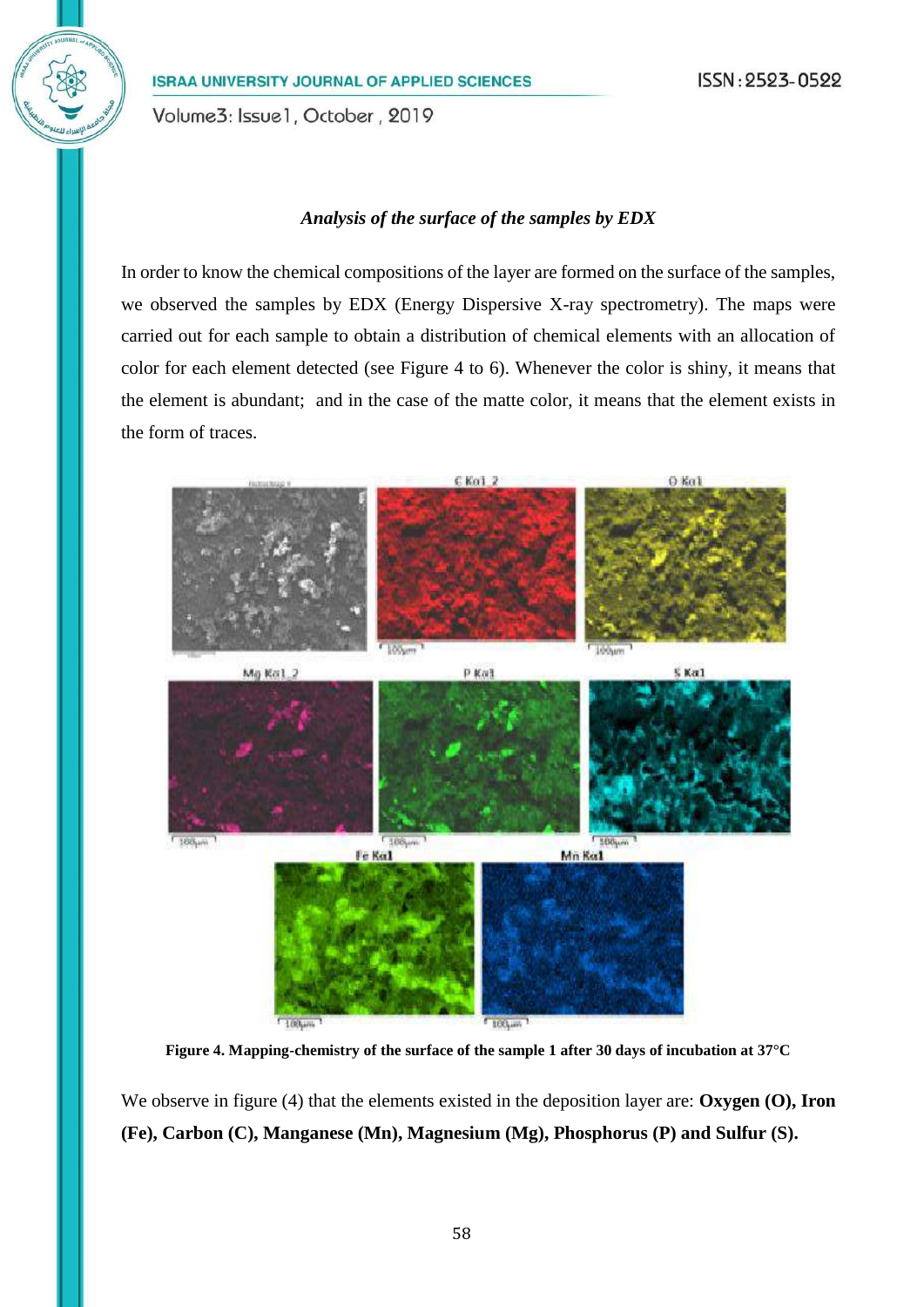Volume3: Issue1, October, 2019



**Figure 5. Mapping-chemistry of the surface of the sample 2 after 60 days of incubation at 37°C**

We observe in Figure (5) that the elements existed in the deposition layer are: **Oxygen (O), Iron (Fe), Carbon (C), Magnesium (Mg), Phosphorus (P) and Sulfur (S).**



**Figure 6. Mapping-chemistry of the surface of the sample 3 after 90 days of incubation at 37°C**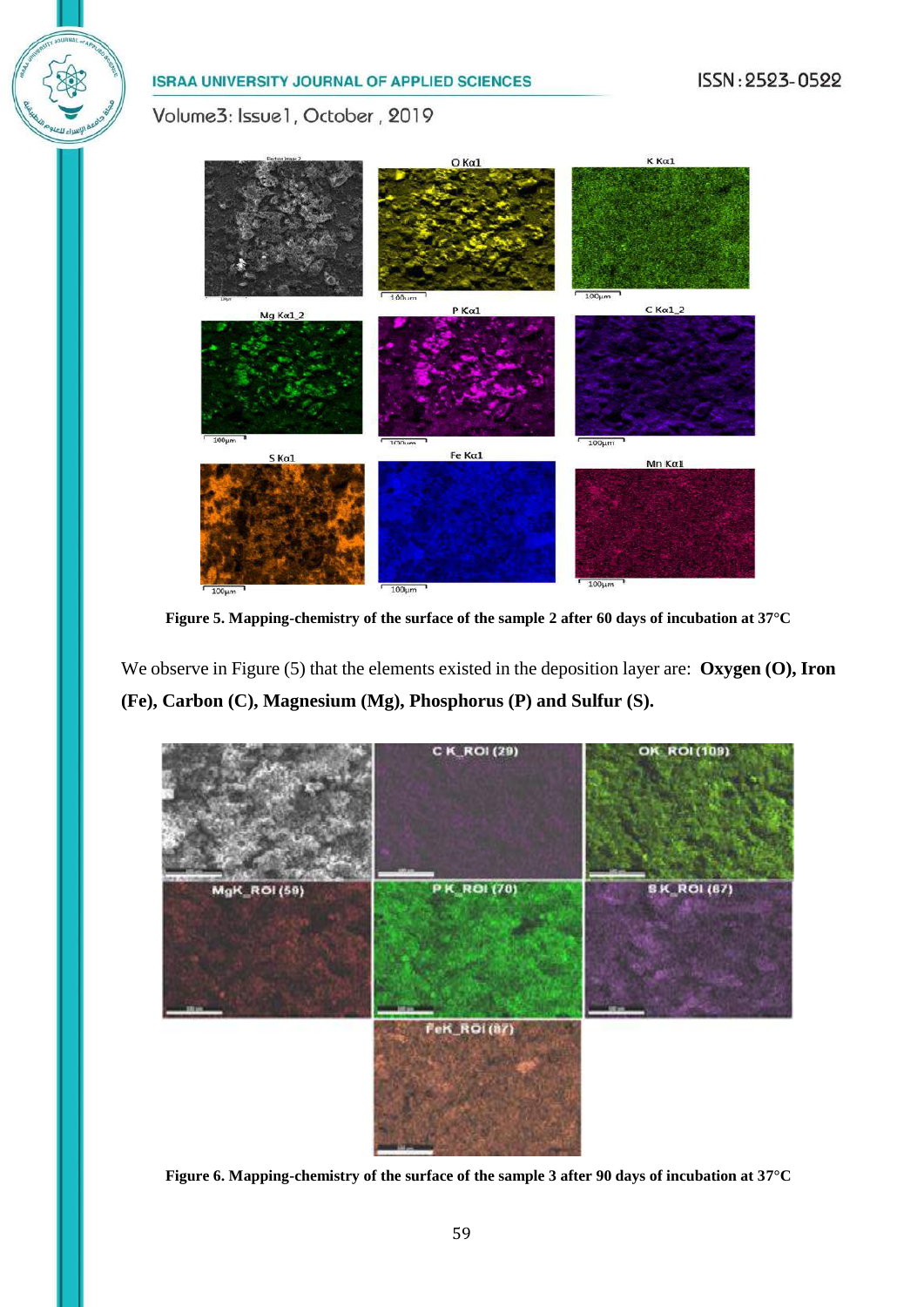Volume3: Issue1, October, 2019

We observe in figure (6) that the elements existed in the deposition layer are: **Oxygen (0), Iron (Fe), Sulfur (S), Magnesium (Mg), Phosphorus (P) and Carbon (C).**

Through the results obtained by Mapping-Chemistry of our samples, we observe that the most important elements existed in the deposit layer are: Oxygen that appeared water ionization, Iron that appeared from iron oxidation, and the Sulfur that appeared from the conversion of Magnesium Sulfate and Ammonium Sulphate.

Effectively, SRB use as electron acceptors compounds derived from the oxidation of Sulfur such as: Sulphate  $(SO_4^{-2})$ , Sulphites  $(SO_3^{-2})$ , Thiosulfates  $(S_2O_4^{-2})$ , and elemental Sulfur (S°). These compounds are reduced entirely to Sulfide (Marty et al., 1989). The basic metabolic reaction of these bacteria is the reaction of the Sulfate ion. More precisely, the Sulphate is produced entirely to Sulphide as follows (DEGRÉMONT, 1989):

 $SO_4^{-2} + 8H^+ \rightarrow S^- + 4H_2O$ 

#### **Equation 8**

In this reaction, Hydrogen is provided by organic materials such as alcohol, proteins, starch and hydrocarbons. The overall reaction is as follows:

$$
4Fe + H_2O + SO_4^{-2} \rightarrow FeS + 3Fe + (OH)_2 + 2OH^{-}
$$

#### **Equation 9**

Subsequently, the sulphide ions will react at the level of the anode with ferrous ions and iron ions are formed [15].

#### $S^- + Fe^{++} \rightarrow FeS$

#### **Equation 10**

However, other ferrous ions combine with the hydroxide ions to give the iron hydroxide:

$$
Fe^{++} + 2OH^- \rightarrow Fe(OH)_2
$$
 and  $3Fe^{++} + 6OH^- \rightarrow 3FeOH_2$ 

#### **Equation 12**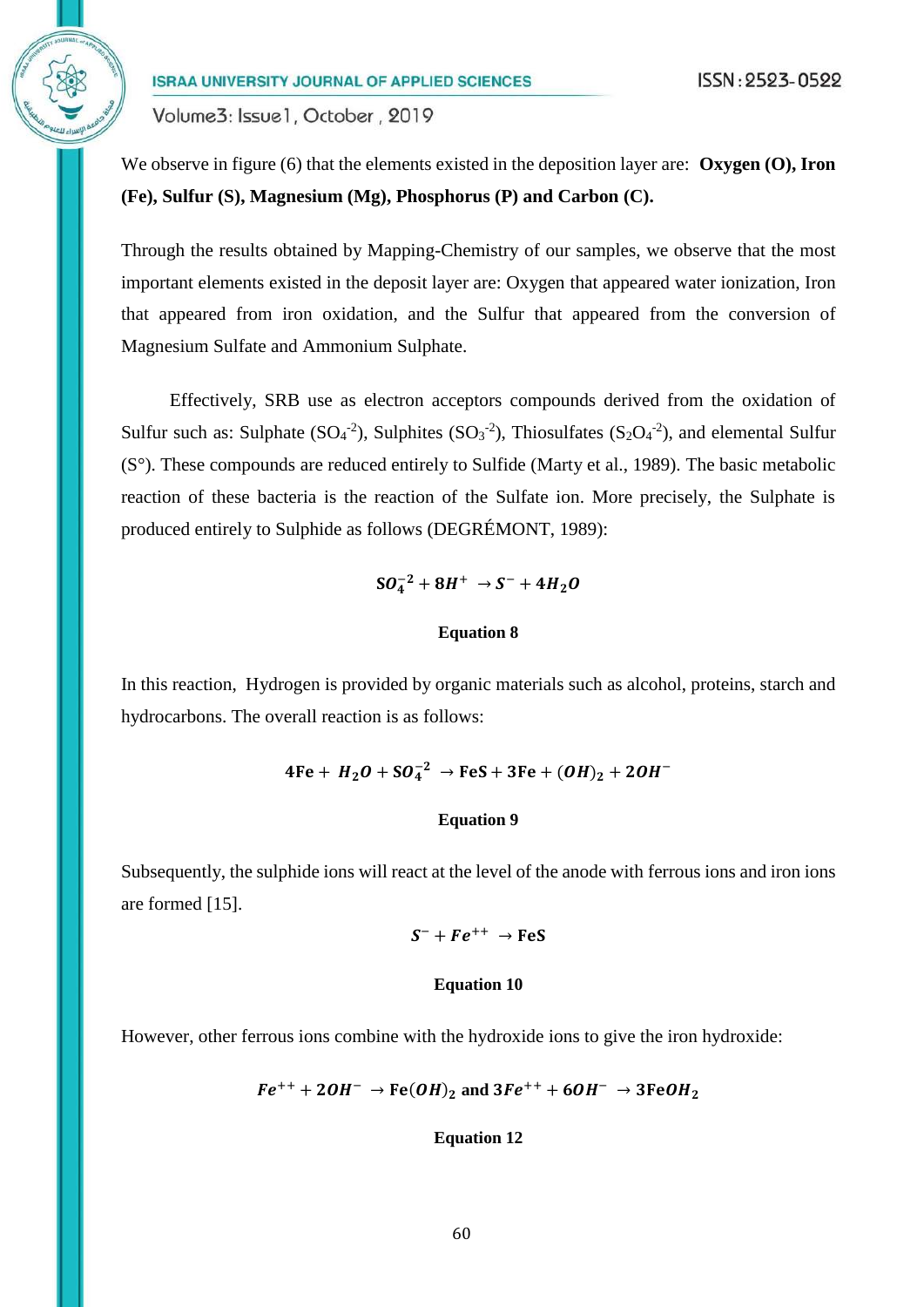

Volume3: Issue1, October, 2019

Hence, the deposit formed on the surface of samples contains the iron oxide and iron Sulphide.

# **4. Conclusion**

The present work is a contribution to understanding the phenomenon of bacterial corrosion by knowing the chemical constituents of deposits formed on the surface of the N80 steel. For confirmed the activation of bacterium, we measure the pH of environment and we study the deposit on the surface of the sample using the SEM and the EDX machines. We concluded the following results: The longer incubation period gives us a high pH. We found that deposit wide stable in the form of colonies on the surface. The most important chemical components involved in the composition of the deposits formed at the surface of the samples are the Oxygen, Sulfur, and Iron, low concentration for Magnesium, Carbon, and Potassium. Through these results which we obtained from studying the phenomenon of bacterial corrosion on steel N80 for oil pipes, we found that the bacterial corrosion is divided into two main phases; oxidation of iron in the water, and role of bacteria in the dismantling of the sulfate to sulfur. In the two phases, we find bacterial corrosion resulting in the iron oxide  $(Fe(OH)_2)$  and iron Sulphide (FeS) that we see in the form of deposits on the surface of the samples.

**As future work, we plan to develop solutions to eliminate the problem of bacterial corrosion by extraction of organic biocides from plants and herbs widely available in Algeria and used as a solution for the eradication of this propblem.**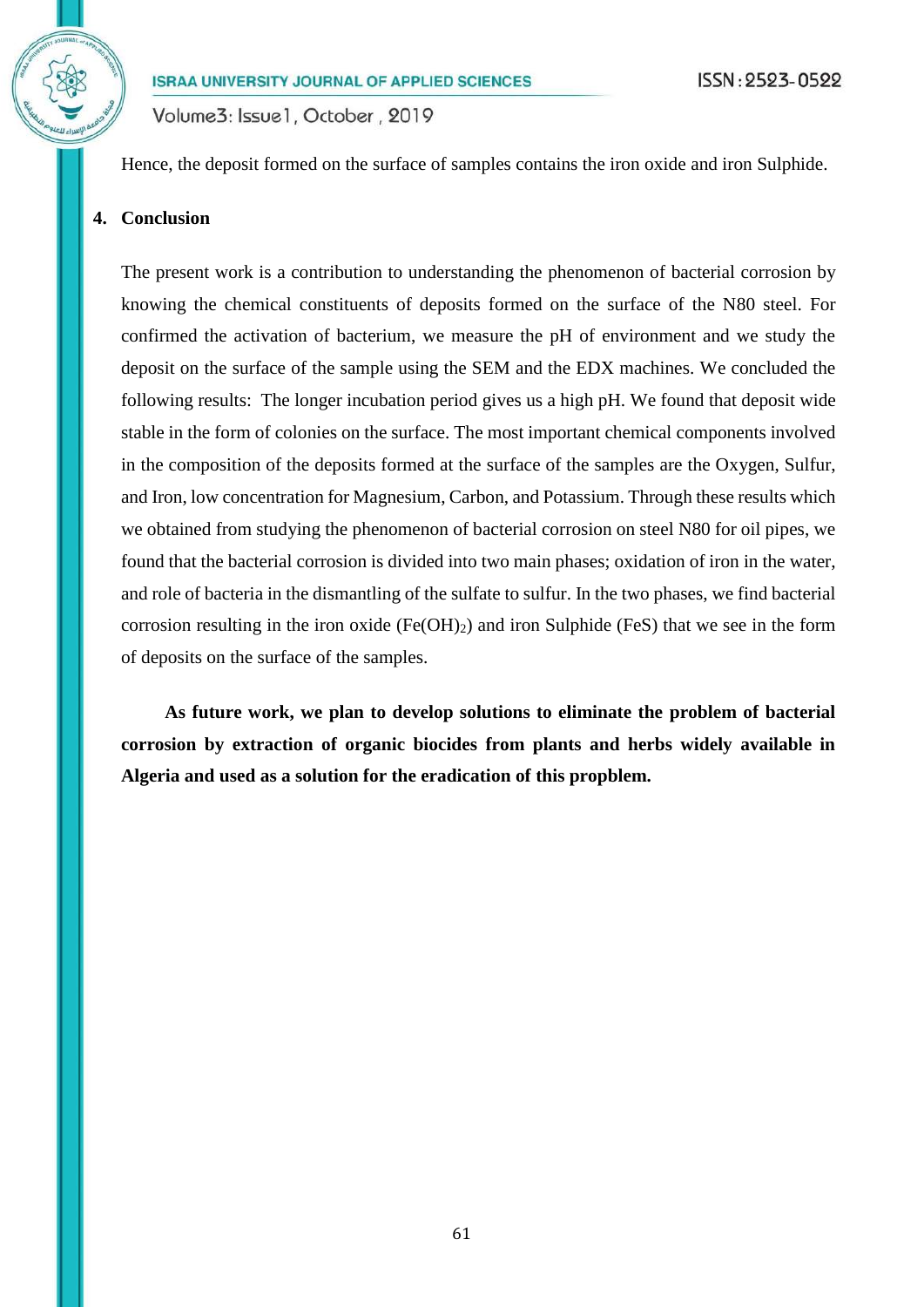Volume3: Issue1, October, 2019

# **References**

- 1. Busscher, H. J., & van der Mei, H. C. (2006*). Microbial adhesion in flow displacement systems.* Clinical microbiology reviews, 19(1), 127-141.
- 2. Chantereau, J., & Bouffard, A. M. (1977). *Corrosion bactérienne-bactéries de la corrosion* (pp. 262-262).
- 3. Davey, M. E., & O'toole, G. A. (2000). *Microbial biofilms: from ecology to molecular genetics. Microbiol.* Mol. Biol. Rev., 64(4), 847-867.
- 4. De Beer, D., Stoodley, P., Roe, F., & Lewandowski, Z. (1994). Effects of biofilm structures on oxygen distribution and mass transport. Biotechnology and bioengineering, 43(11), 1131-1138.
- 5. DEGRÉMONT, S. (1989). *Mémento technique de l'eau, édition du cinquantenaire*, 9 e édition. LAVOISIER (Éditeur), Paris, France, tomes, 1.
- 6. Enning, D., & Garrelfs, J. (2014). *Corrosion of iron by sulfate-reducing bacteria: new views of an old problem.* Appl. Environ. Microbiol., 80(4), 1226-1236.
- 7. Karr, E. A., Sattley, W. M., Jung, D. O., Madigan, M. T., & Achenbach, L. A. (2003). *Remarkable diversity of phototrophic purple bacteria in a permanently frozen Antarctic lake.* Appl. Environ. Microbiol*.*, *69*(8), 4910-4914.
- 8. King, R. A., & Miller, J. D. A. (1971). *Corrosion by the sulphate-reducing bacteria. Nature*, 233(5320), 491-492.
- 9. Maluckov, Biljana S. (2012) "Corrosion of steels induced by microorganisms. " Metallurgical and Materials Engineering 18, no. 3: 223-232.
- 10. Marconnet, C., Dagbert, C., Roy, M., & Féron, D. (2005). *Comportement d'aciers inoxydables en eaux naturelles.* Matériaux & Techniques, 93, s-83.
- 11. Marty, D., Bertrand, J. C., & Caumette, P. (1989). *Les métabolismes bactériens dans les systèmes sédimentaires marins. Microorganismes dans les écosystèmes océaniques*. Masson, Paris, France, 101-151.
- 12. Normand, B. (2004). *Prévention et lutte contre la corrosion: Une approche scientifique et technique*. PPUR presses polytechniques.
- 13. Santegoeds, C. M., Ferdelman, T. G., Muyzer, G., & de Beer, D. (1998). *Structural and functional dynamics of sulfate-reducing populations in bacterial biofilms.* Appl. Environ. Microbiol., 64(10), 3731-3739.